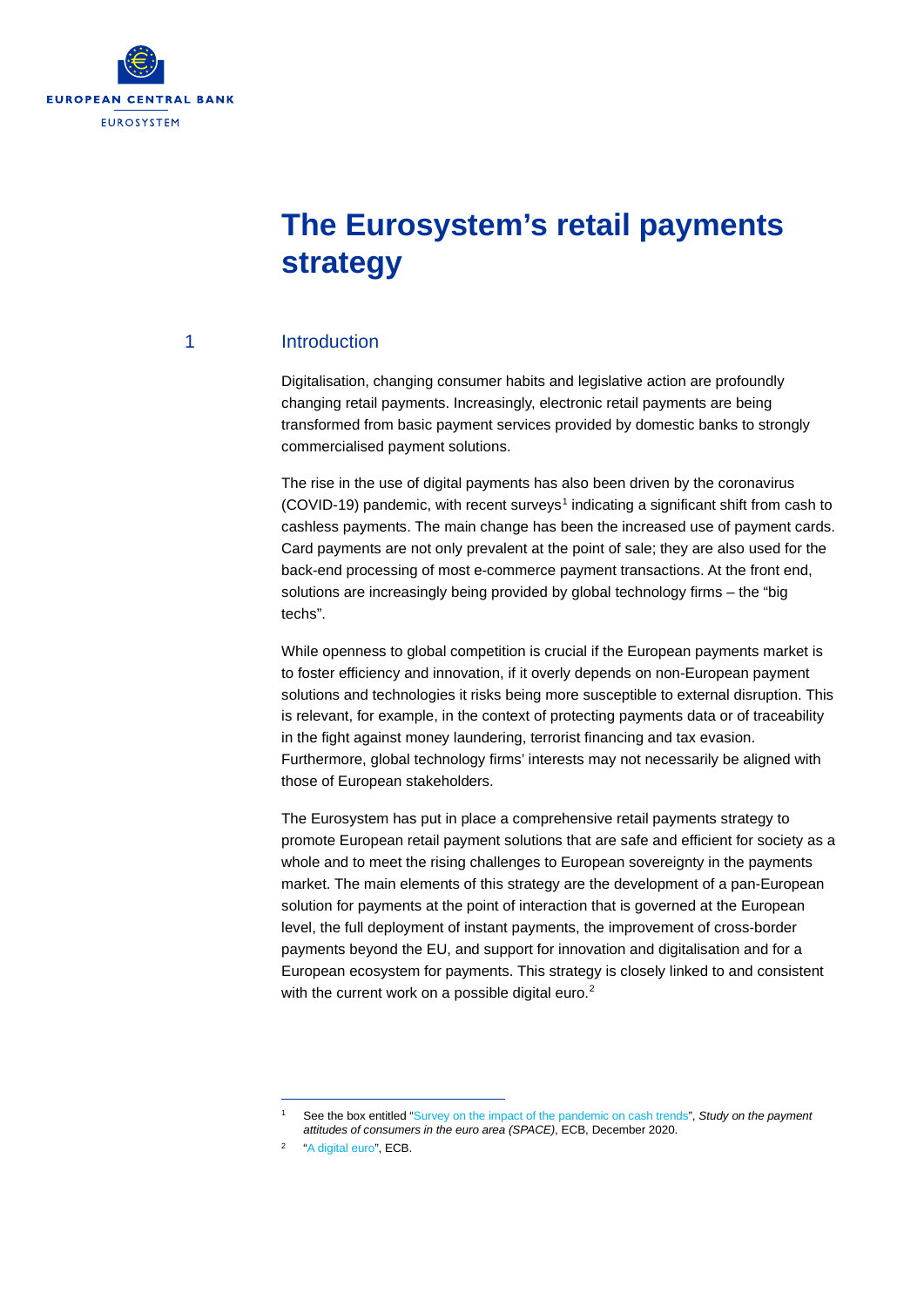### 2 A pan-European solution for payments at the point of interaction (POI)

The primary goal of the Eurosystem's retail payments strategy is to support the creation of a pan-European solution for retail payments at the POI, i.e. at the physical point of sale and in the mobile and e-commerce space, that is governed at the European level. There is currently no European solution for POI payments, and there is a high reliance on international card schemes and – for e-commerce – on global big tech providers. The Eurosystem supports market-led initiatives to develop solutions if they fulfil five key objectives:

- 1. pan-European reach and customer experience;
- 2. convenience and low cost;
- 3. safety and efficiency;
- 4. European brand and governance;
- 5. global acceptance (in the long run).

The Eurosystem welcomes the European Payments Initiative (EPI) – a market initiative to develop a payment solution for consumers and merchants across Europe, including a payment card and digital wallet, that covers in-store, online and person-to-person payments as well as cash withdrawals. The Eurosystem would also support other payment solutions provided that they meet the five key objectives.

#### 3 Full deployment of instant payments

The second major goal of the Eurosystem's retail payments strategy is the full deployment of instant payments. Just as the instant delivery of digital services has become the norm in today's society, instant payments are expected to become the new normal.

The launch of the SEPA instant credit transfer (SCT Inst) scheme, the provision of instant payment clearing services by a number of European automated clearing houses, and the TARGET Instant Payment Settlement (TIPS) service going live all helped pave the way for the rollout of instant payments in euro. However, the level of adherence to the SCT Inst scheme and overall progress in deployment has been below expectations. In December 2020, SCT Inst was used for just 7.8% of all SEPA credit transfer transactions. [3](#page-1-0)

The full deployment of instant payments also requires additional functionalities to be developed. The Eurosystem's objectives for instant payments are:

1. availability to all individuals and businesses across Europe;

The Eurosystem's retail payments strategy 2

<span id="page-1-0"></span><sup>3</sup> ["What are instant payments?",](https://www.ecb.europa.eu/paym/integration/retail/instant_payments/html/index.en.html) ECB.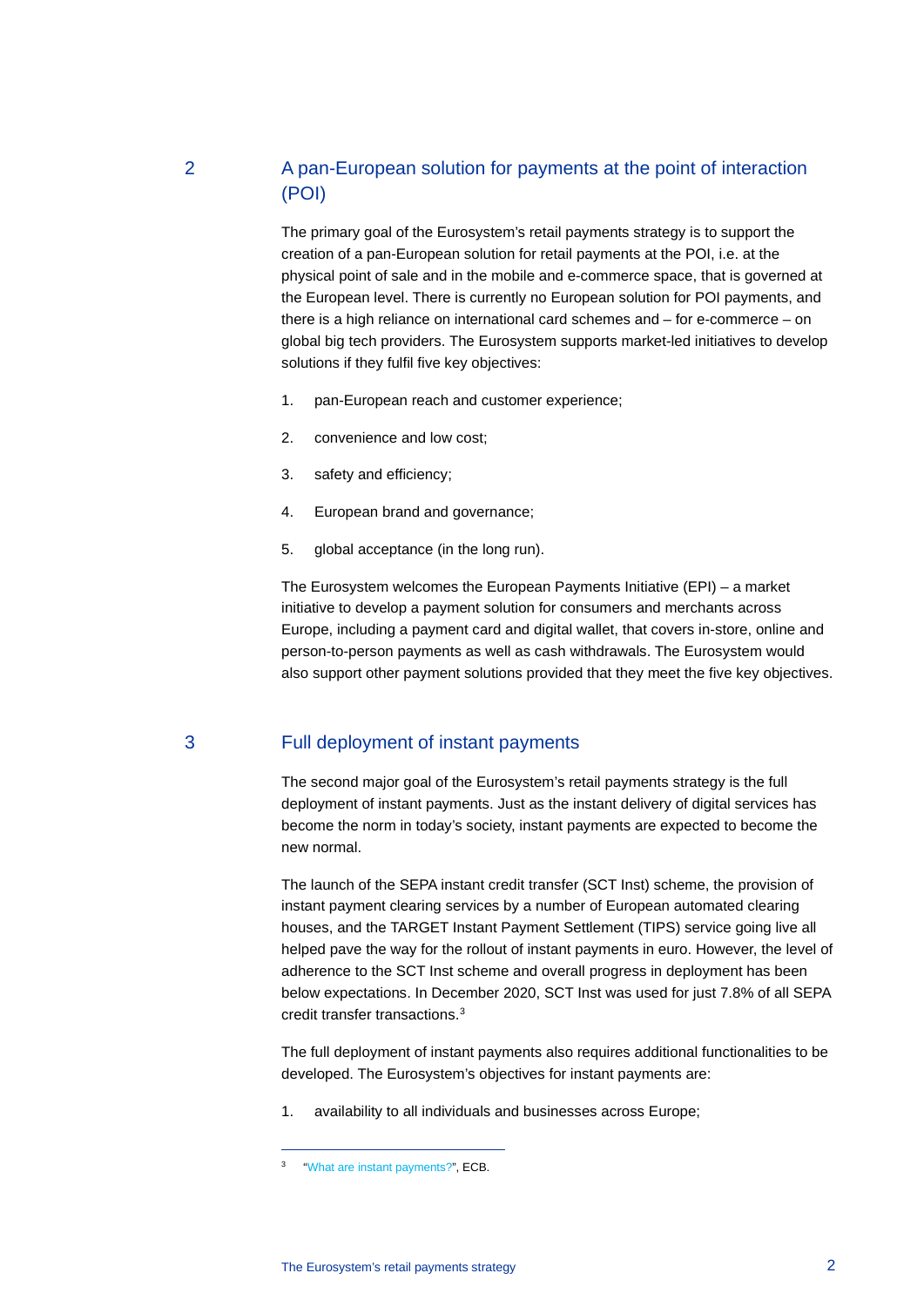- 2. attractive conditions for end users, such as availability on all commonly used electronic channels, and a set of features (e.g. for one-off and recurring payments, single or bulk payments) to encourage the use of instant payments as the new normal;
- 3. availability of additional pan-European functionalities that support the provision of end user solutions, such as Request to Pay;
- 4. overcoming the barriers to using instant payments, including the number of rejections, which is currently high compared with the other SEPA schemes, partly due to difficulties with anti-money laundering/combating the financing of terrorism screening.

On the operational side, the ECB has taken steps to ensure that instant payments will have a pan-European reach via TIPS by the end of 2021.<sup>[4](#page-2-0)</sup> All payment service providers in TARGET2 that adhere to the SCT Inst scheme will become reachable in TIPS, either as participants or as reachable parties. Automated clearing house instant payment settlements will move from TARGET2 to TIPS.

#### 4 Improvement of cross-border payments

In contrast to payments within the EU, payments that cross the EU border are often slow, expensive and complex, making it hard for end users to easily send and receive money and hampering cross-border trade, investment and remittances. Technological advancements and digital innovation have the potential to improve the efficiency and safety of cross-border payments and current developments demonstrate this potential for both retail and wholesale payments. The Eurosystem aims to improve cross-border payments to better support European businesses and individuals who make and receive payments overseas.

The Eurosystem is working to identify strategic opportunities for EU central banks, in their roles as operators, catalysts and overseers, to support the G20 roadmap to enhance cross-border payments<sup>[5](#page-2-1)</sup>, including practical steps and indicative timeframes.

In its operational role, the ECB is exploring how TIPS could support cross-currency payment transactions. Providing cross-currency instant payments settlement services in central bank money could be an important contribution to the modernisation of European retail payments and benefit European consumers and businesses alike. In collaboration with Sveriges Riksbank, in October 2020 the ECB launched an investigation into allowing the TIPS platform to process cross-currency instant payments between euro and Swedish kronor.<sup>[6](#page-2-2)</sup> This could be seen as a pilot for similar arrangements between other central banks.

<sup>4</sup> ["ECB takes steps to ensure pan-European reach of instant payments"](https://www.ecb.europa.eu/paym/intro/news/html/ecb.mipnews200724.en.html), *MIP News*, ECB, 24 July 2020.

<span id="page-2-1"></span><span id="page-2-0"></span><sup>5</sup> ["Enhancing Cross-border Payments"](https://www.fsb.org/wp-content/uploads/P131020-1.pdf), Financial Stability Board, 13 October 2020.

<span id="page-2-2"></span><sup>6</sup> ["ECB to explore cross-currency instant payments"](https://www.ecb.europa.eu/paym/intro/news/html/ecb.mipnews201006.en.html), *MIP News*, ECB, 6 October 2020.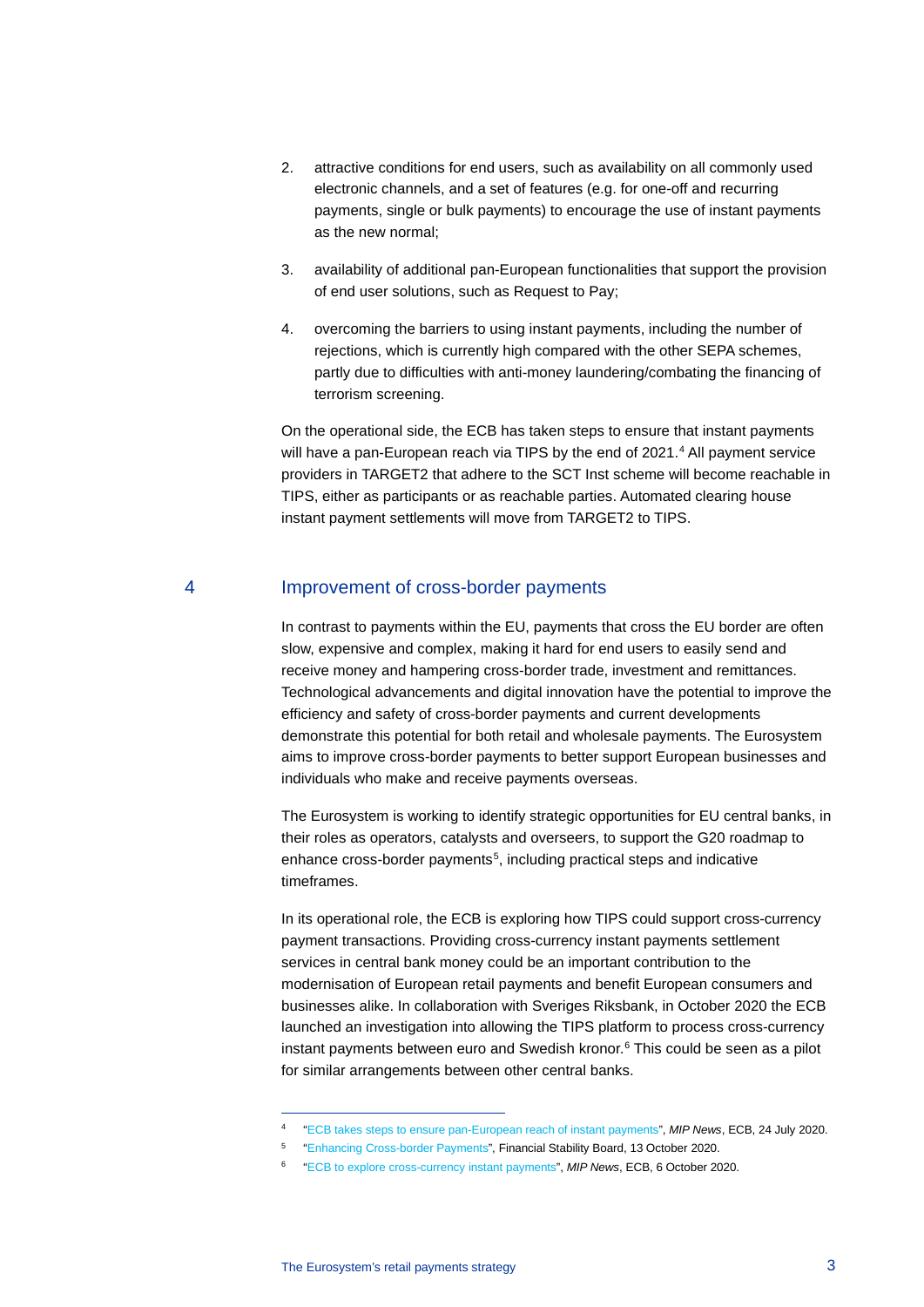## 5 Support for innovation, digitalisation and a European payments ecosystem

The revised Payment Services Directive (PSD2) has provided the foundations for opening up the banking system and fuelling the development of innovative payment services by fintech companies. The Eurosystem's retail payments strategy supports efficiency and innovation by promoting competition and a level playing field, taking into account the important role European fintech companies play in offering state-ofthe-art services to European end users in the form of modern technologies that provide automated and improved financial services. In this context, the Eurosystem is exploring the possibility of setting up a European fintech payments dialogue with fintech companies, as well as a process to identify at an early stage technological developments that could have a profound impact on payments.

Another action point under discussion is to enable direct access to payment systems for non-bank payment service providers, such as payment institutions and electronic money institutions, by revising the settlement finality directive<sup>7</sup>. As this revision may take time, the Eurosystem is analysing the wider implications of one or more Eurosystem national central banks giving supervised non-bank payment service providers access to payment systems.

In addition, the Eurosystem's retail payments strategy encompasses work on harmonising electronic identity (eID) and electronic signature (eSignature) services to enable cross-border acceptance of eID/eSignature solutions. The eIDAS Regulation $8$  facilitates this acceptance but only covers the public sector. In the private sector, these solutions are rarely used, despite their potential to replace costly manual and paper-based processes. Pan-European eID/eSignature solutions, potentially linked with biometrics, could enable more efficient and safer payment solutions. The European Commission acknowledges the need to support the availability of eID/eSignature solutions in the private sector and is working on revising the eIDAS Regulation. In parallel, the Eurosystem is investigating the possibility of central banks using eID/eSignature solutions.

#### <span id="page-3-0"></span>6 Further goals

Finally, the Eurosystem's retail payments strategy encompasses work on the environmental sustainability of payment transactions and infrastructures, and on ensuring all Europeans have access to safe, efficient and convenient payments in view of the all-encompassing digitalisation process.

In its investigation into how environmental sustainability can be promoted in the area of payments, the Eurosystem's first step will be to develop a methodology to

[Directive 98/26/EC](https://eur-lex.europa.eu/legal-content/EN/TXT/?uri=CELEX%3A31998L0026) of the European Parliament and of the Council of 19 May 1998 on settlement finality in payment and securities settlement systems (OJ L 166, 11.6.1998, p. 45).

<span id="page-3-1"></span><sup>8</sup> [Regulation \(EU\) No 910/2014](https://eur-lex.europa.eu/eli/reg/2014/910/oj) of the European Parliament and of the Council of 23 July 2014 on electronic identification and trust services for electronic transactions in the internal market (OJ L 257, 28.8.2014, p. 73).